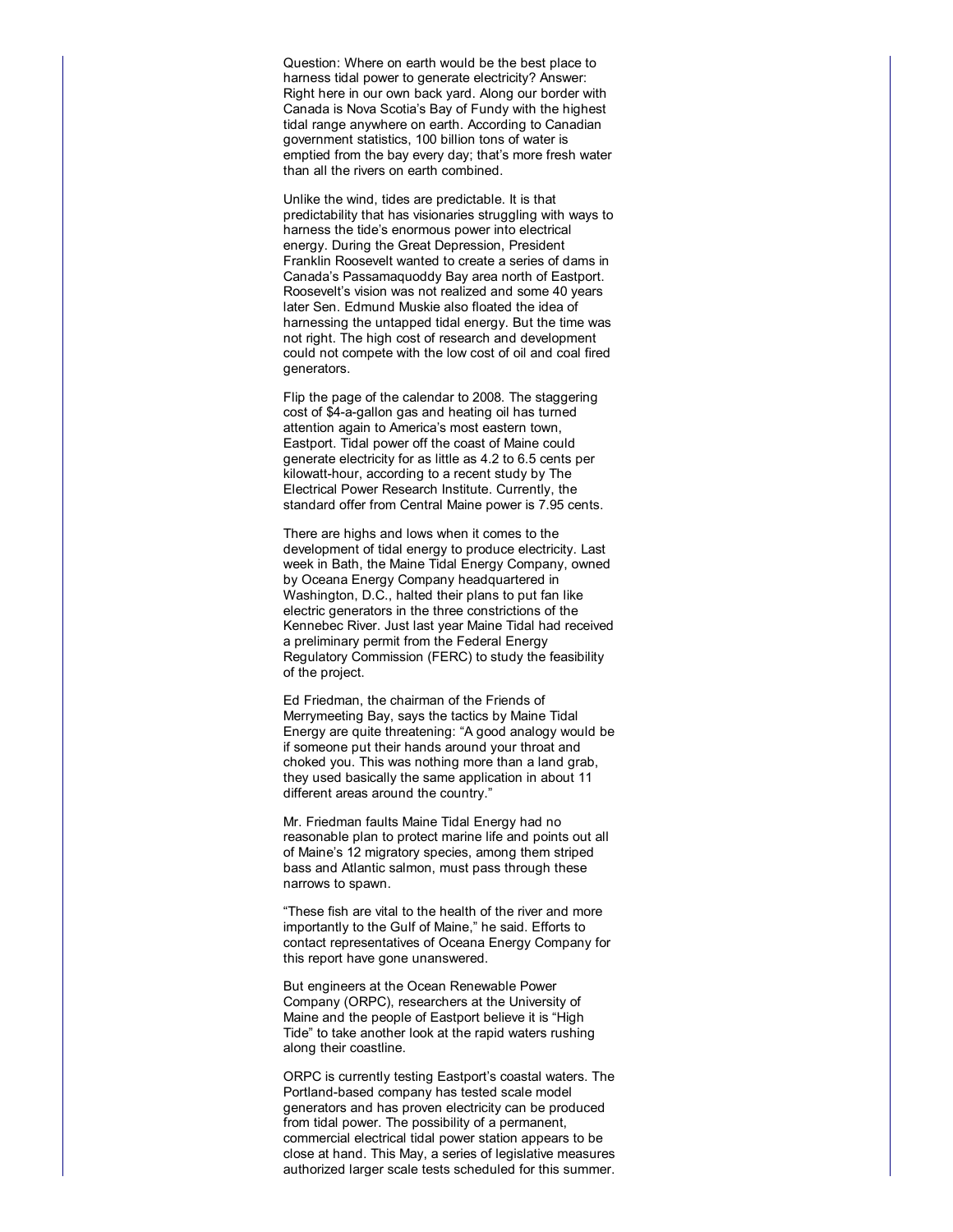"We have a goal of installing our first commercial module by the last quarter of 2010. Late this summer, early fall we're going to be testing our commercial design of our turbine generator unit," said John Ferland, the director of Projects for ORPC.

Working closely with the researchers at the University of Maine in Orono, ORPC's generators, made of composite materials, look more like massive push lawn mower blades than cutting-edge technology. Nevertheless, each of these generators is expected to produce 250 kilowatts of electrical power.

"If you stack four of those you get a mega-watt. We can stack them vertically or horizontally depending on the site," Ferland said.

This September, the ORPC will be taking the first step toward that goal. Having obtained the necessary licensing from the Federal Energy Regulatory Commission, ORPC will begin testing a commercial size generator to be lowered from a barge to a depth of 30 feet. Then in October 2010, ORPC plans to install a commercial 1-megawatt module. A megawatt will run about 350 homes.

"Our project's goal in the Eastport area is approximately one hundred megawatts. That's 35,000 homes," he said.

The Eastport site is only the beginning.

"There are probably 10 sites that are the most prominent. There are sites particularly in the Western Passage, which are among the two or three best sites in North America. We need to look at the big ones first, and look at the economics of those and so when we learn from that we can look at the smaller sites. But there are actually hundreds of potential sites," said Michael Peterson, PhD, a professor of mechanical engineering at the University of Maine.

There is a concern these blades churning underwater might devour various forms of sea life. Peterson believes there are many factors to be considered in preserving the safety of marine life.

"It depends on where you are locating the turbines in the water column and how the water columns are being used by the fish. So obviously a sturgeon on the bottom would not be affected by a device not on the bottom. We also need to understand seasonal migration patterns and finally the design of the turbine," he said.

Here along the Maine-Canada border, the Ocean Renewable Power Company, University of Maine researchers and the people of Eastport appear to have found an acceptable balance between the need to produce alternative energy, protect marine life and create jobs. Eastport Town Manager George "Bud" Finch is excited about the development of alternative energy and the jobs it is already generating for the people of Eastport.

"We are very pleased that additional work has been given locally to a number of support businesses during the initial testing that fit into what I would estimate to be more than 12 created or retained jobs," Finch said. As the next phase of development occurs Finch expects that number to grow 25 locally supported jobs.

"Ultimately these units are going to have to have barges and maintenance crews and these types of things and .<br>أمينا المرتب المتعاط المتحسن ربيب المتطلب على الملاء